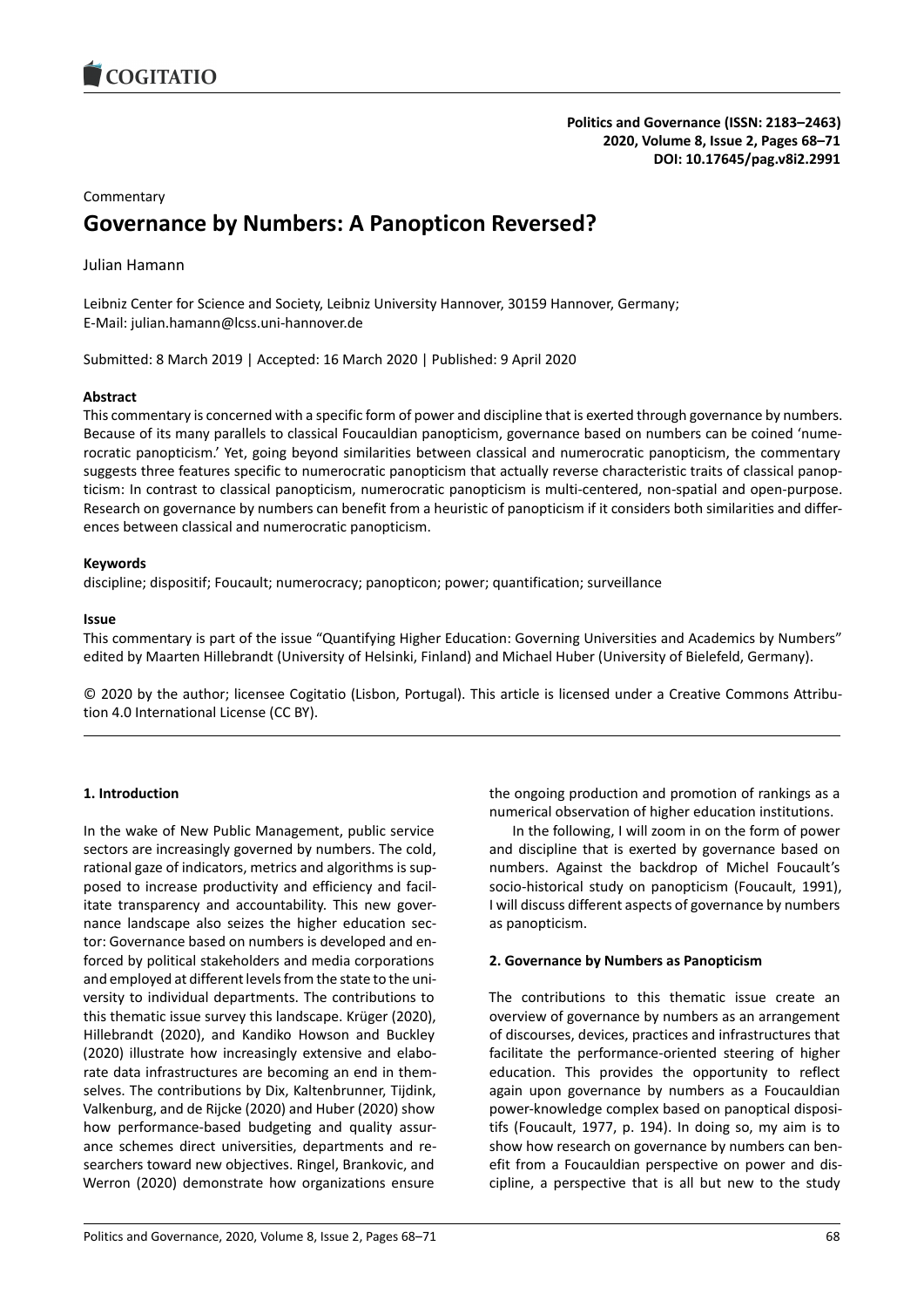of quantification (cf. Mennicken & Espeland, 2019) but which nonetheless brings issues to the fore that can complement the current contributions.

A panopticon is both a specific type of institutional building and a general system of control. Originally developed by the philosopher and social reformer Jeremy Bentham in the 18th century, panopticism received popular attention when Foucault used it as an analogy for the emergence of the modern disciplinary society (Foucault, 1991). Epitomizing a general principle that allows for the efficient exertion of power and discipline, the panopticon was the ideal metaphor for Foucault to explain how human complexities are ordered and individuals are inserted seamlessly into the social machinery. The classical panoptical architecture is realized in a circular building. The periphery of the rotunda is divided into cells with two windows: One that opens on the outside and allows the light to cross the cell from one side to the other, and another window that opens toward the center. In the center is a tower with windows that open toward the peripheral cells around it. The tower is occupied by an individual in task of surveying the separated, perfectly individualized cells. While each cell is constantly visible from the tower and the tower is visible from the cells, the inmates never know whether they are actually being observed at a specific point in time. The appeal that the panopticon had for contemporaries is (at least) twofold: First, there is no escape from the panoptic gaze. It can penetrate each cell. Second, power relations are automatized. They are upheld mechanically, without force, chains and dungeons.

Discussing governance by numbers as a form of panopticism, I join other scholars who have identified different forms of number-based panopticism. The increase of quantification and the centralization of the production, collection and analysis of numerical data have led to what has been described as statistical panopticism (Diaz-Bone, 2019). Based essentially on numerical information, statistical panopticism generates and accumulates huge masses of data, for example in the form of official statistics on unemployment or as data on health gathered by apps developed in insurance companies. The examples already convey that the potential of numberbased panopticism has exponentially increased due to technological developments. Consequently, information technology in the business sector has been described as an information panopticon that records and displays human behavior and thus provides the computer age with a new degree of transparency (Zuboff, 1988). Although similar to statistical panopticism, an information panopticon is not necessarily characterized by huge masses of data. It is usually limited to the workplace and thus geared more directly towards the managerial control of workers. The academic equivalent of the information panopticon in the business sector are numerocratic techniques of scientometrics, which exercise a power that aims to govern large populations of academics through numbers and standards (Angermuller & van Leeuwen, 2018). Current digital information technologies have long potentiated the means of information panopticon. Digital archives from Google Scholar to academia.edu are deeply embedded in the social organization of the sciences. They form what has been coined a digital panopticon in which everybody can observe everybody else and not least themselves (Angermüller, 2010).

Reflections on statistical, informational and digital panopticism have revealed important insights on governance based on numbers. Although it employs different foci, the literature illustrates that governance by numbers can be conceived as a panoptical dispositif of power and discipline. The literature shares the basic assumption that there are marked similarities between classical and contemporary panoptical dispositifs.

### **3. Some Specifics of Numerocratic Panopticism**

The similarities between classical panopticism and governance based on numbers notwithstanding, I would like to stress three differences between the two panoptical dispositifs. This may specify the heuristic of panopticism and contribute to a clearer picture of what could be coined 'numerocratic panopticism,' a form of government in which the authority of numbers is exerted through panoptical power and discipline (cf. Angermuller & van Leeuwen, 2018).

The first difference between classical and numerocratic panopticism concerns the way in which the observer and the observed are arranged in relation to each other. In the classical panopticon, observed subjects are locked in separated cells around a central tower from which they are observed. Numerocratic panopticism reverses this positional arrangement of the observer and the observed in two ways. First, the new positional arrangement does not lock up the observed in a peripheral cell, but places them in the center and surrounds them with observers. There is no single disciplining gaze emanating from the center. Rather, academic subjects are now observed by a number of different indicators and metrics. While the revolutionary potential of the classical panopticon is based on its ability to "reduce the number of those who exercise power" (Foucault, 1991, p. 206), numerocratic panopticism reverses this logic and increases the number of observers. In this regard, a heuristic of panopticism could complement Huber's (2020) contribution on financial quantification in universities, which attends to various types of numbers that are produced for a multiplicity of audiences. The second reversal of the positional arrangement of the classical panopticon is that the aim of numerocratic panopticism is not to isolate the observed in separated cells. Instead, the observed subjects can see each other, indeed, they are supposed to mutually observe, compare and discipline each other. In the numerocratic panopticon, the disciplining gaze does not only emanate from multiple observers but also from other observed subjects, and, finally, from each subject observing itself. University rank-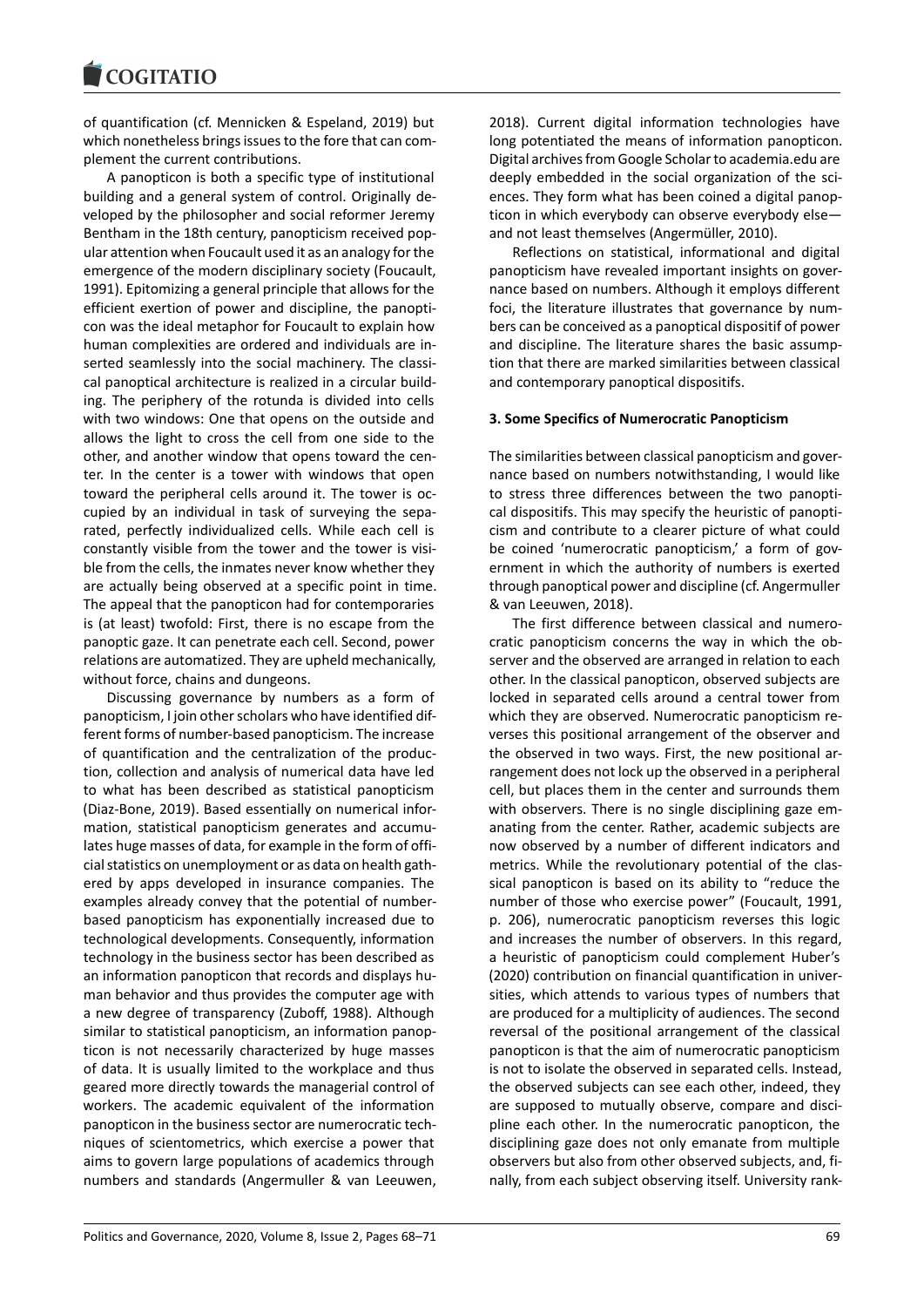#### COQUIATIO

ings, as analyzed by Ringel et al. (2020), are a prime example of this form of discipline.

Although Foucauldian panopticism is a general principle for the exertion of control and power, it has to be realized in spatial arrangements. Classical panopticism is dependent on a specific architectural form that has been adopted by disciplinary institutions like psychiatric asylums or penitentiaries. Governance based on numbers does not rely on such spatial constraints. Its realization neither depends on the spatial arrangements of buildings nor on the mutual physical presence of the observer and the observed in the same locality. Although indicators and metrics as well as the paper sheets and digital databases hosting them can have a material form, they are void of a specific spatial localization and do not require the individual to be "inserted in a fixed place" (Foucault, 1991, p. 197). To be sure, the formula for the spread of panopticism beyond enclosed spaces already lies in the panoptic principle itself and the spread of disciplinary institutions during the classical age. Yet, the reversal of the distinctively spatial arrangement of classical panopticism is only fully realized by omnipresent, non-spatial numerocratic panopticism that resembles a fluid network rather than an architectural form. The nonspatiality and omnipresence of governance by numbers is illustrated in the contributions by Krüger (2020) and Ringel et al. (2020) on data infrastructures and rankings, which are precisely located at the intersection of politics, economy, media and academia, interrelating different practices, organizations and research fields. A heuristic of panopticism could complement these contributions, revealing how panoptical dispositifs allow specific forms of power and discipline to permeate practices, organizations and fields.

As a third difference to classical panopticism, numerocratic panopticism is much more open regarding the specific purpose of observation and control. The ultimate rationale of the classical panopticon is "measuring, supervising and correcting the abnormal" in order "to train or correct individuals" (Foucault, 1991, pp. 199, 203). Crucially, this rationale is achieved because the observed can never be sure whether they are actually being observed, even though the tower is constantly visible. Numerocratic panopticism reverses this setting: First, subjects do know that they are being observed at any moment, that each action is tracked and filed. Yet, unlike the tower, the observing entity is not in plain sight but has diffused into algorithms, metrics and indicators. Second, it is much more difficult to pinpoint the purpose of individual observations. Observed subjects do not automatically know what each observer expects from them. What is more, some observations might bear no relevance at all for the observed. At the very least, it is an empirical question whether data collected by, for example, academia.edu has any impact on academics' everyday life. Contributions to this thematic issue emphasize this: They show that observers produce numbers without actually using them (Hillebrandt, 2020), that num-

bers are produced without an explicit purpose (Kandiko Howson et al., 2020; Krüger, 2020), and that the purpose of observations can be challenged and contested (Dix et al., 2020). A heuristic of panopticism could complement these contributions by raising questions about the disciplining effects of observations that are more open regarding their specific purpose. A Foucauldian perspective suggests that this openness is precisely the foundation for the self-discipline of subjects that is already implied in the panopticon and fully developed in governmentality (Foucault, 2010).

### **4. Conclusion**

Although classical and numerocratic panopticism share many similarities, I have proposed three features that distinguish them. Future research on governance by numbers can benefit from a heuristic of panopticism if it considers not only similarities, but also the differences between classical and numerocratic panopticism. First, numerocratic panopticism is multi-centered. Instead of a single observing entity, numerocratic panopticism is characterized by a multitude of different observers that have moved to the periphery. They surround the observed that is now placed in the center. Second, numerocratic panopticism is non-spatial. It is an omnipresent, fluid network that does not rely on specific spatial arrangements but permeates practices, organizations and fields. Third, numerocratic panopticism is open-purpose. The observed is not aware of the exact purposes of any individual observation, and some observations may be entirely insignificant to the observed. Crucially, these three distinct features of numerocratic panopticism reverse the respective features of the classical panopticon. This suggests that governance by numbers is not only an epitome of classical panopticism but, at least in some key aspects, also a panopticon reversed.

### **Acknowledgments**

This comment has benefitted from discussions with Stefan Beljean, Rainer Diaz-Bone, Frank Meier and Thorsten Peetz during a meeting of the DFG research network "Towards a Society of Valuation?" I am also thankful for constructive feedback from the two academic editors and helpful comments from my colleagues at LCSS.

### **Conflict of Interests**

The author declares no conflict of interests.

### **References**

Angermüller, J. (2010). Wissenschaft zählen: Regieren im digitalen Panoptikum [Counting science: Governance in the digital panopticon]. In L. Hempel, S. Krasmann, & U. Bröckling (Eds.), *Sichtbarkeitsregime: Überwachung, Sicherheit und Privatheit*